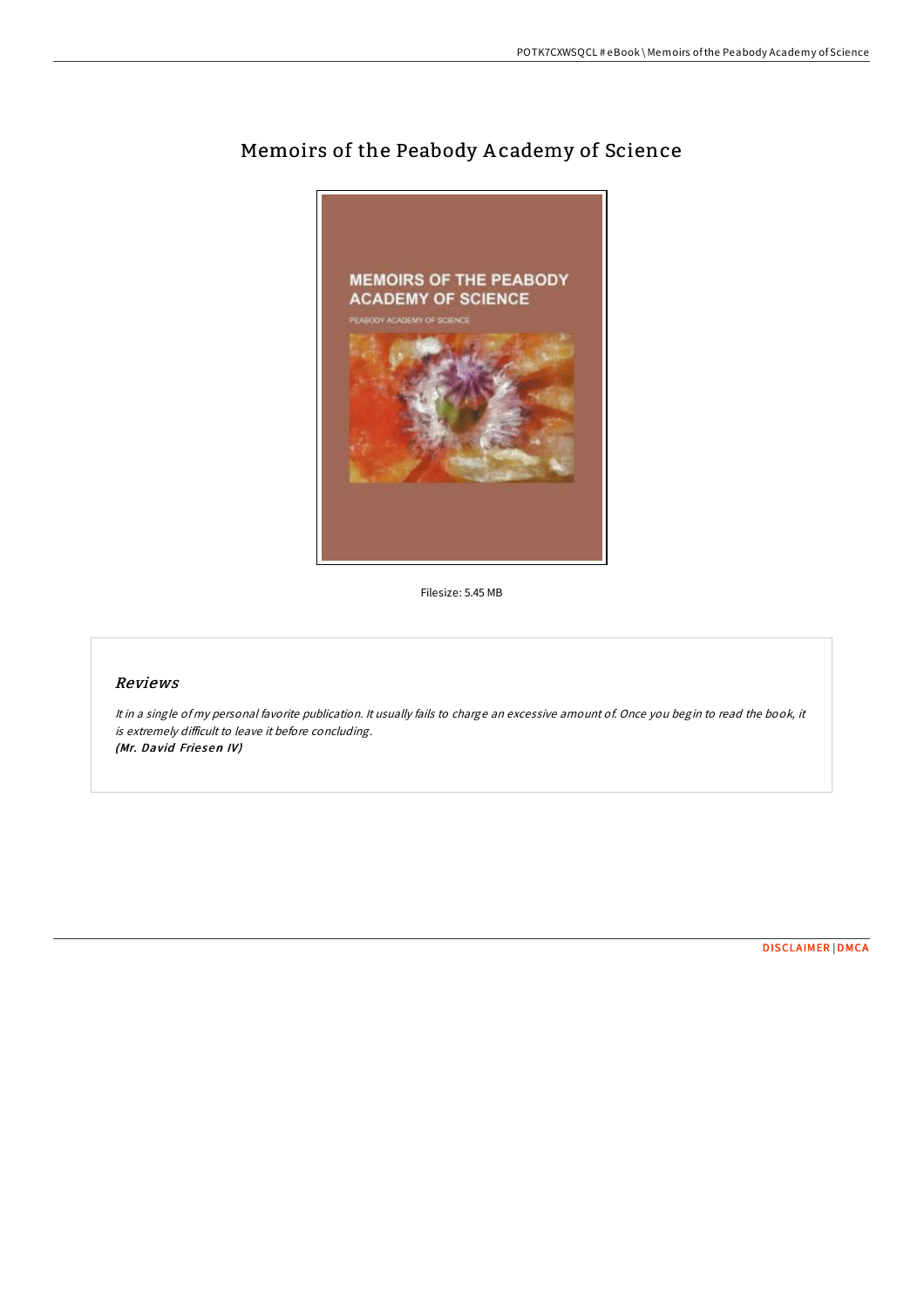## MEMOIRS OF THE PEABODY ACADEMY OF SCIENCE



To get Memoirs of the Peabody Academy of Science eBook, you should refer to the button below and download the ebook or have accessibility to additional information which are relevant to MEMOIRS OF THE PEABODY ACADEMY OF SCIENCE ebook.

Rarebooksclub.com, United States, 2012. Paperback. Book Condition: New. 246 x 189 mm. Language: English . Brand New Book \*\*\*\*\* Print on Demand \*\*\*\*\*.This historic book may have numerous typos and missing text. Purchasers can download a free scanned copy of the original book (without typos) from the publisher. Not indexed. Not illustrated. 1869 Excerpt: .from above. III. A stratum of shells and sand consolidated by the same means as the preceding and about eighteen inches thick. IV. A superficial layer of loose shells eighteen inches in the thickest part and extending inland about twenty feet, but becoming thinner as it recedes from the shore. Large blocks of the conglomerate are broken off from time to time by the undermining action of the river, and the whole bluff will, at no very distant period, be destroyed. The remains of animals are found very sparingly, and consist of the bones of turtles and fishes. We have found charcoal but neither pottery nor implements in the more solid portion, and some doubt may reasonably be entertained whether this is of artificial origin. A somewhat less complete consolidation exists at Blue Spring, where there can be no doubt about the artificial origin of the deposits. The conglomerate is equally solid, and the shells have mostly lost their forms, having been more or less broken into small fragments. Adjoining the bluff is a large shell field, which the proprietor informs me covers about twenty acres. The shells are generally deposited in a thin layer, and in some places have a thickness of about eighteen inches. It extends from the bluff just described, southward along the shores of a lagoon which was probably once the channel of the river. Pottery, the bones of animals, and implements, especially of shells, are found here in great abundance. A...

- $_{\rm PDF}$ Read Memoirs of the Peabody Academy of [Science](http://almighty24.tech/memoirs-of-the-peabody-academy-of-science-paperb.html) Online
- $_{\rm PDF}$ Do wnload PDF Memoirs of the Peabody Academy of [Science](http://almighty24.tech/memoirs-of-the-peabody-academy-of-science-paperb.html)